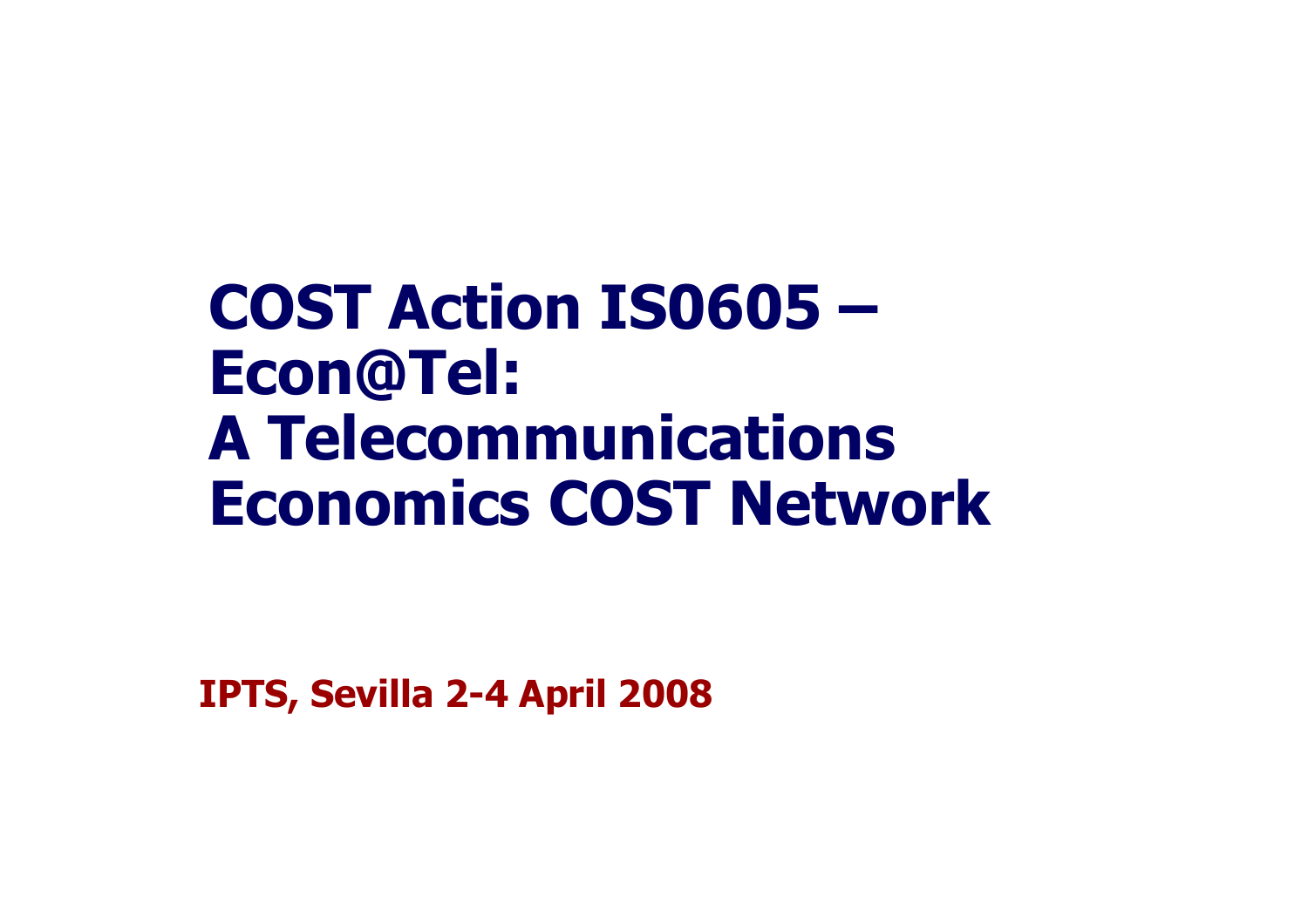# **A BRAND NEW INDICATOR**

## **Telecommunications through the lens of trademark applications, 1996-2007**

**Sandro Mendonça** ISCTE –

**Roberto Fontana** University of Pavia

Lisbon University Insitute SPRU, University of Sussex

CESPRI, Bocconi University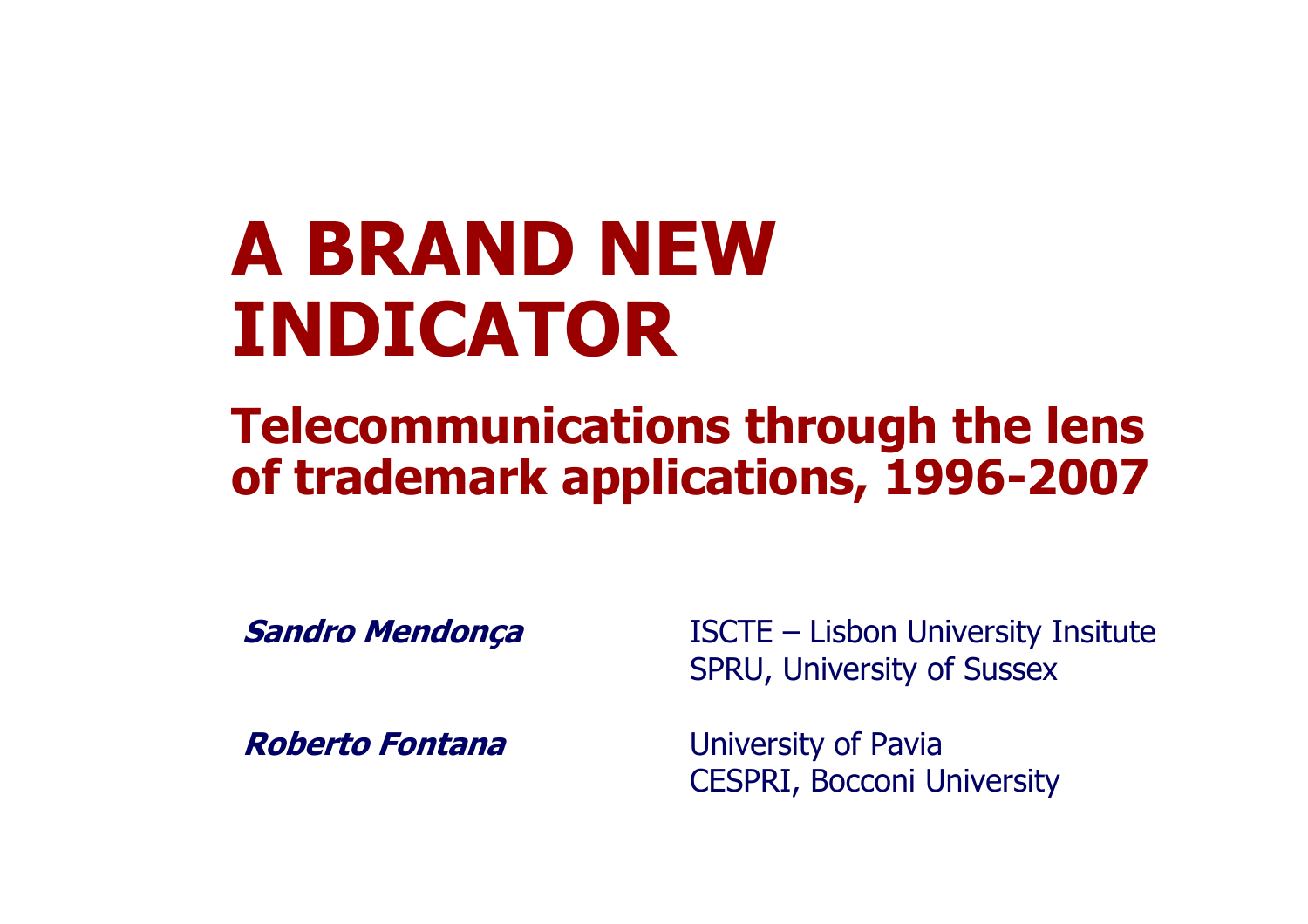

**Motivation**

**Conceptual issues**

**Empirical applications**

**Conclusions**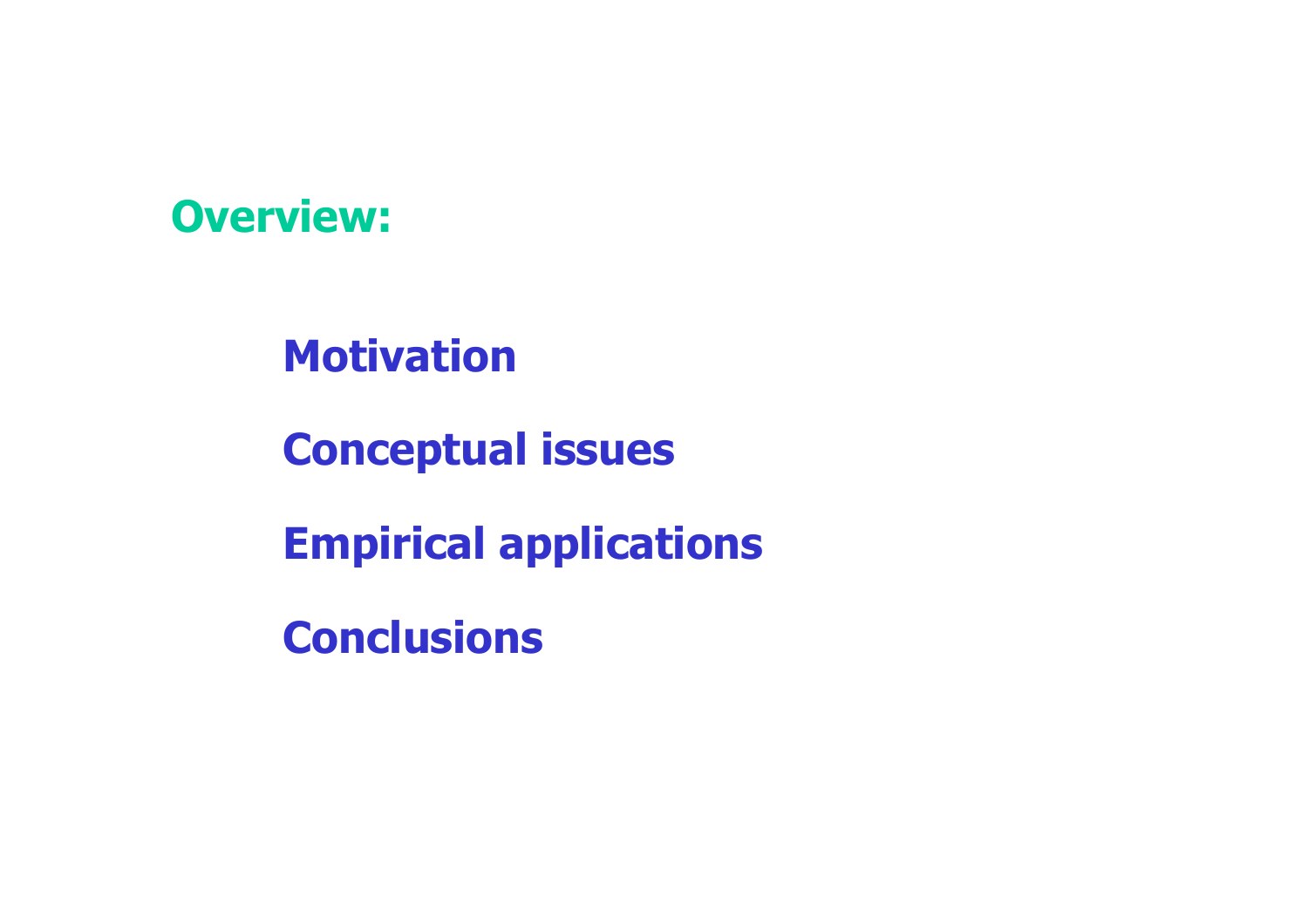**"... too much energy has gone into squeezing the last bit of juice out of old data collected for different purposes relative to the design of new types of data"**

## **Kenneth Arrow**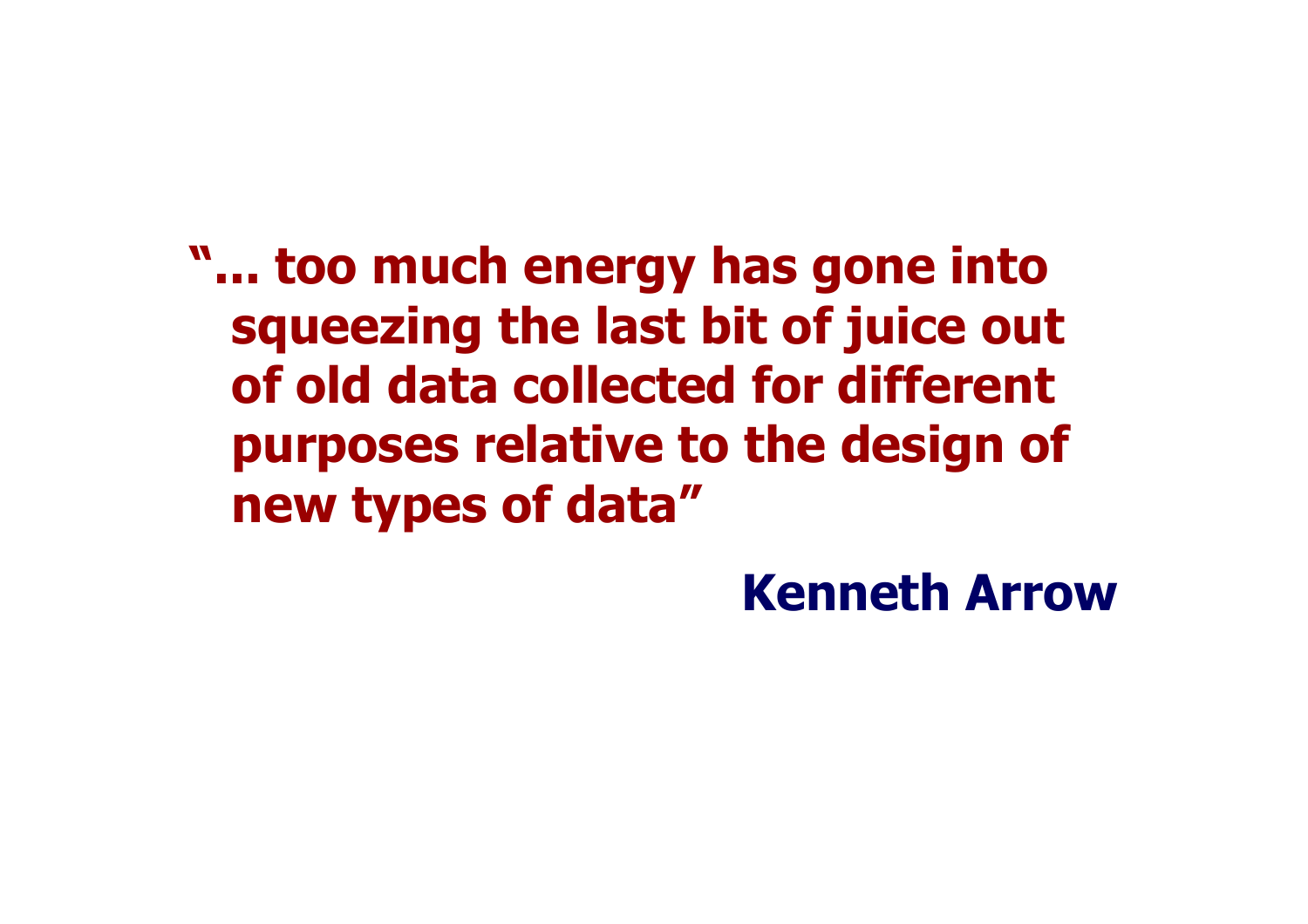**The motivation:**

# **Measuring change**

- **Innovation and industrial transformation are difficult to measure**
- $\bullet$  **Dynamic competition is a complex, multidimensional phenomenon**
- $\bullet$  **Is an important task since it is a key driving force behind growth**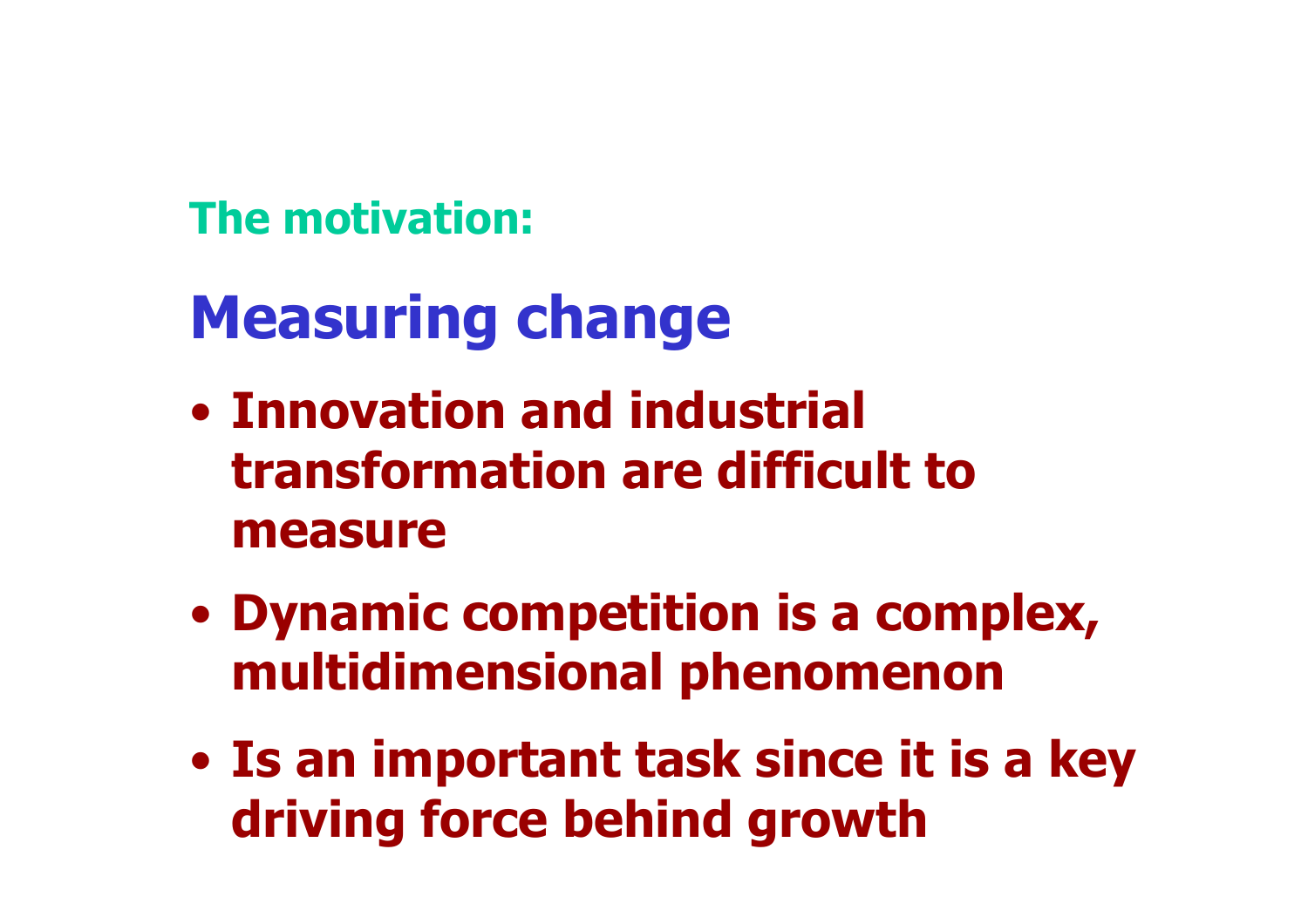## **The argument:**

# **Trademark data can be seen as**

- **A partial output indicator of innovative activity**
- **An empirical tool for researching industrial dynamics**
- **An empirical ingredient for analysing sectoral competitiveness and economic growth**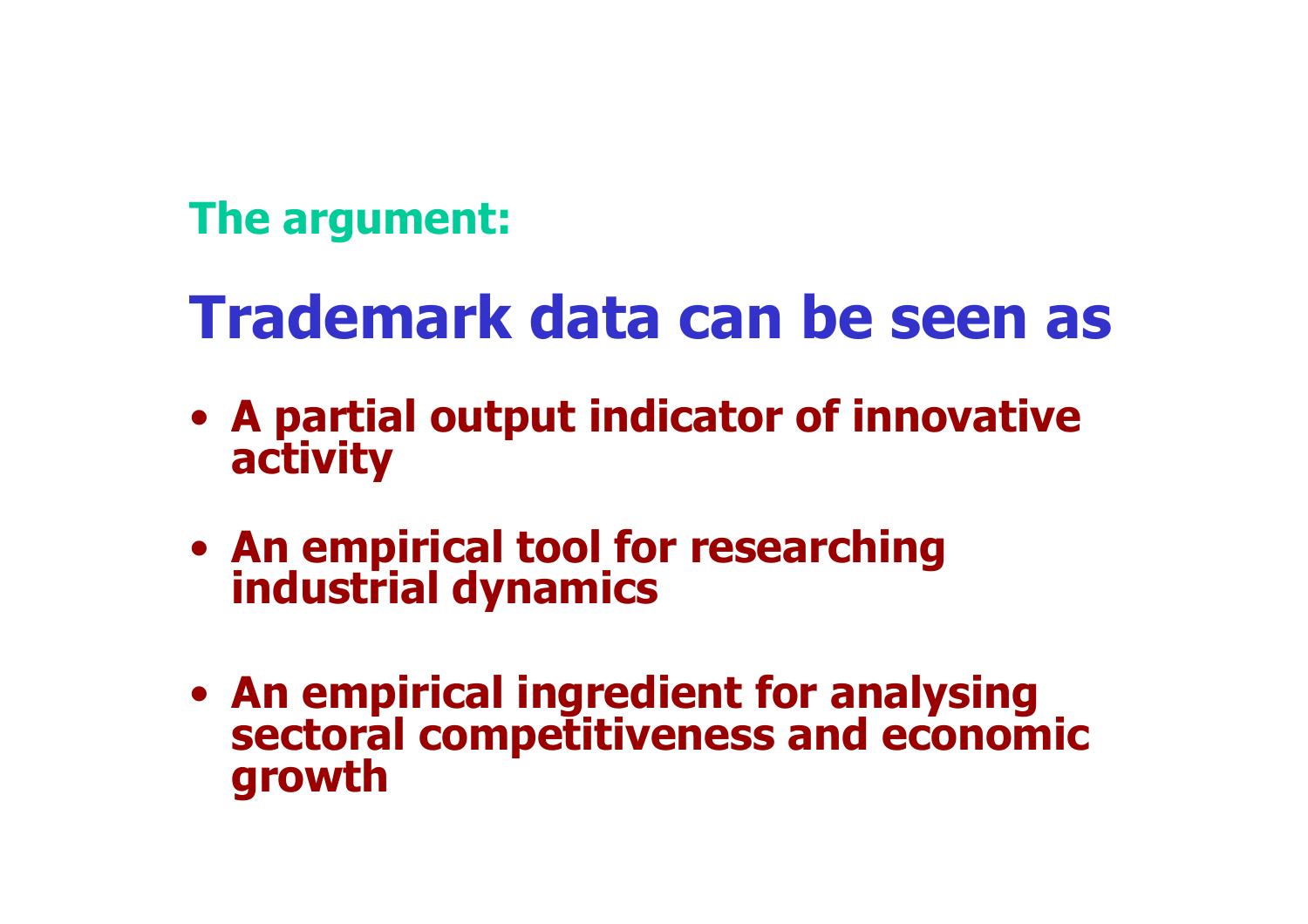### **In search of a new indicator:**

**WHY TRADEMARKS?**

**Trademark statistics are interesting because:**

- **increasingly available on electronic platforms**
- **- regular long-term data availability**
- **- broken down by product classes**
- **- close to commercialisation of new products**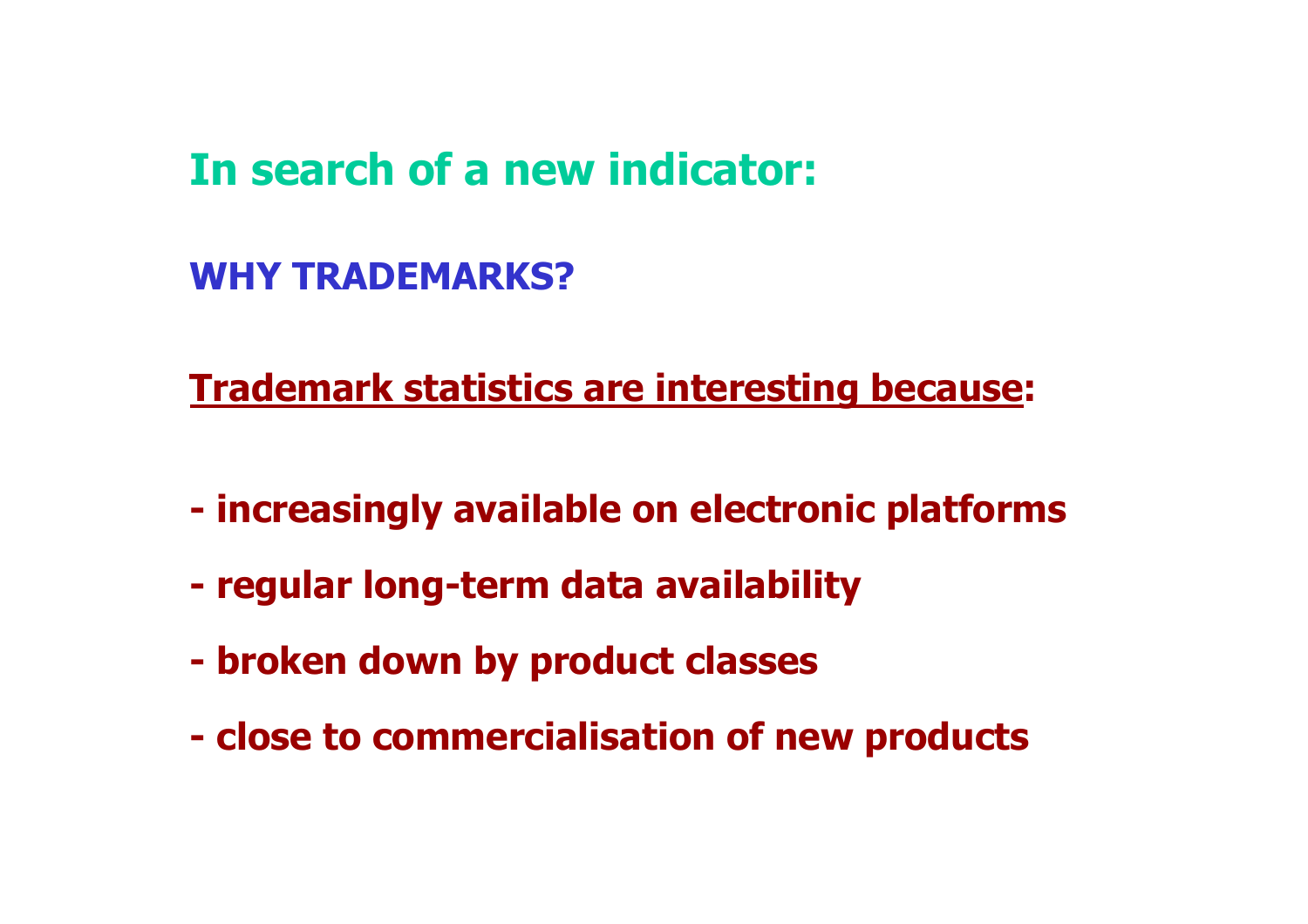**Major economic indicators of innovative activity:**

**Input indicators**

- **- Research & Development expenditures**
- **- Technical employees**

**Output indicators**

- **-Publications**
- **- Patents**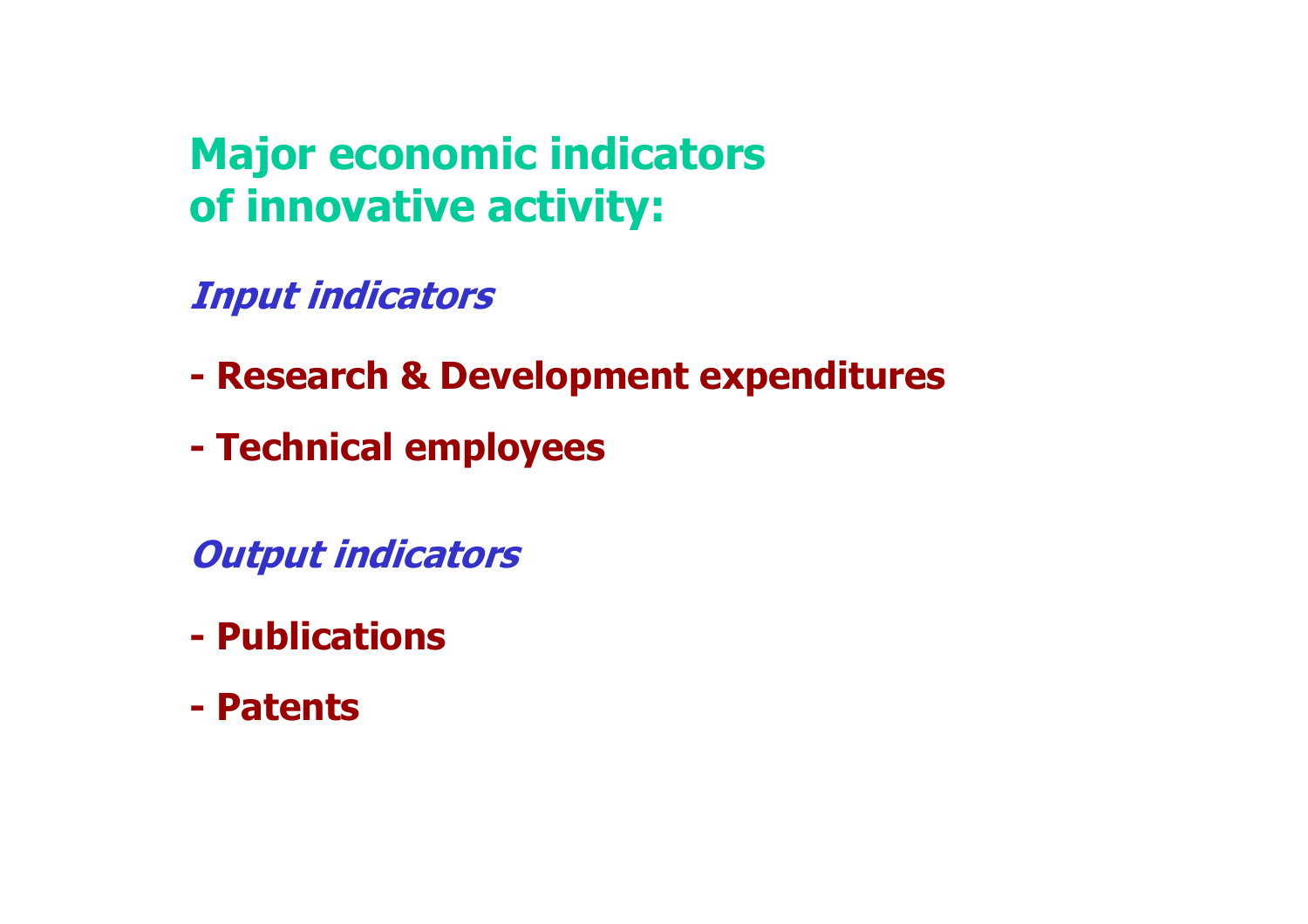### **What are trademarks?**

**" A distinctive sign used to distinguish the goods or services of an enterprise from those of another " (WIPO, 2003)**

**Types of trademarks (not mutually exclusive):**

- **- letters, words or combinations of words**
- **- symbols (logos)**
- **- tri-dimensional signs**

**AND ...**

**- sound, smell, colour, hologram ...**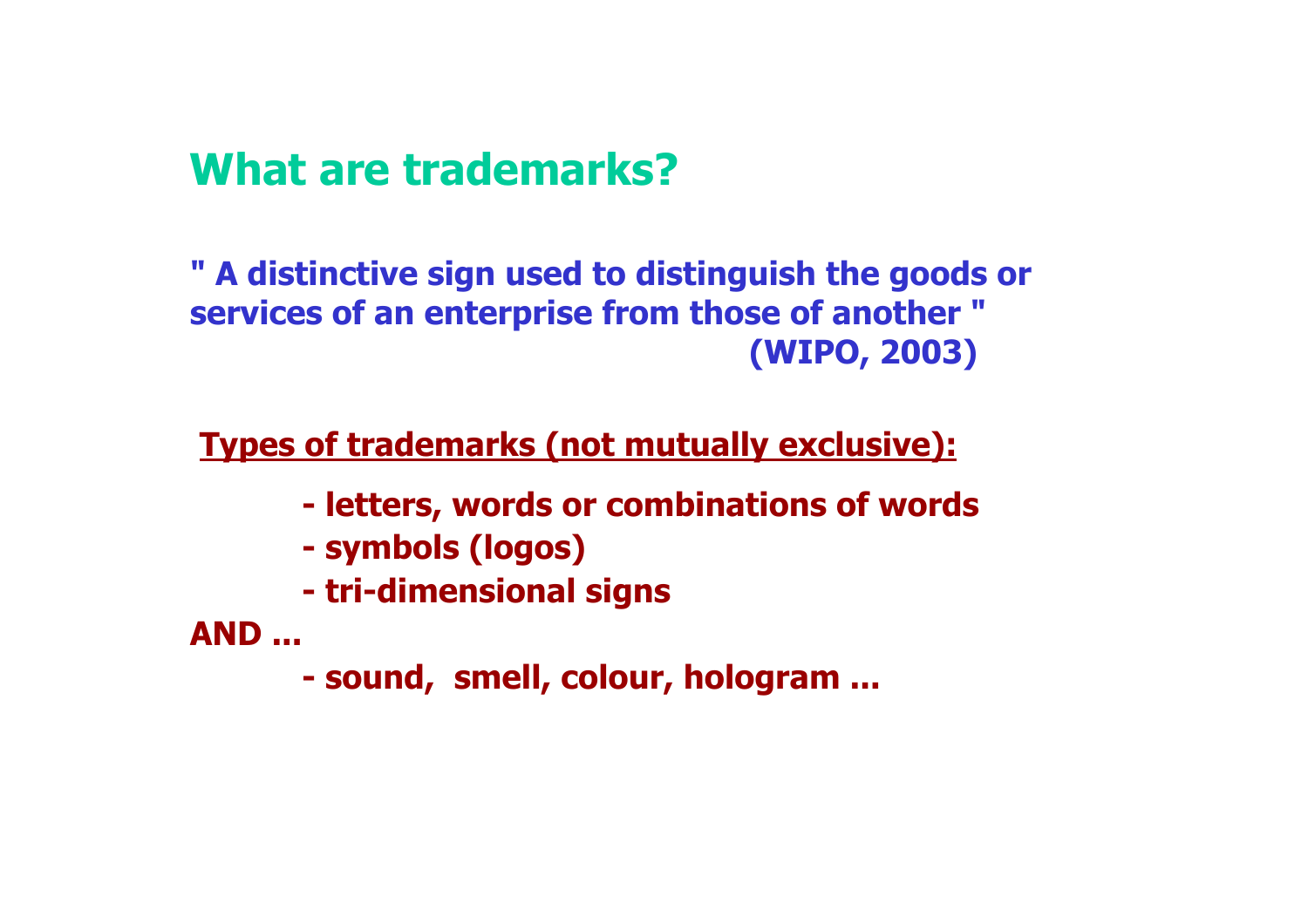### **Examples of trademarks:**

**Word mark Yellow Pages Slogan "Let your fingers do the walking" Logo "walking finger logo"**

**Three-dimensional markbottle shape for ketchup**  tured by

**H.J. Heinz**



#### **Sound mark Intel Corporation**

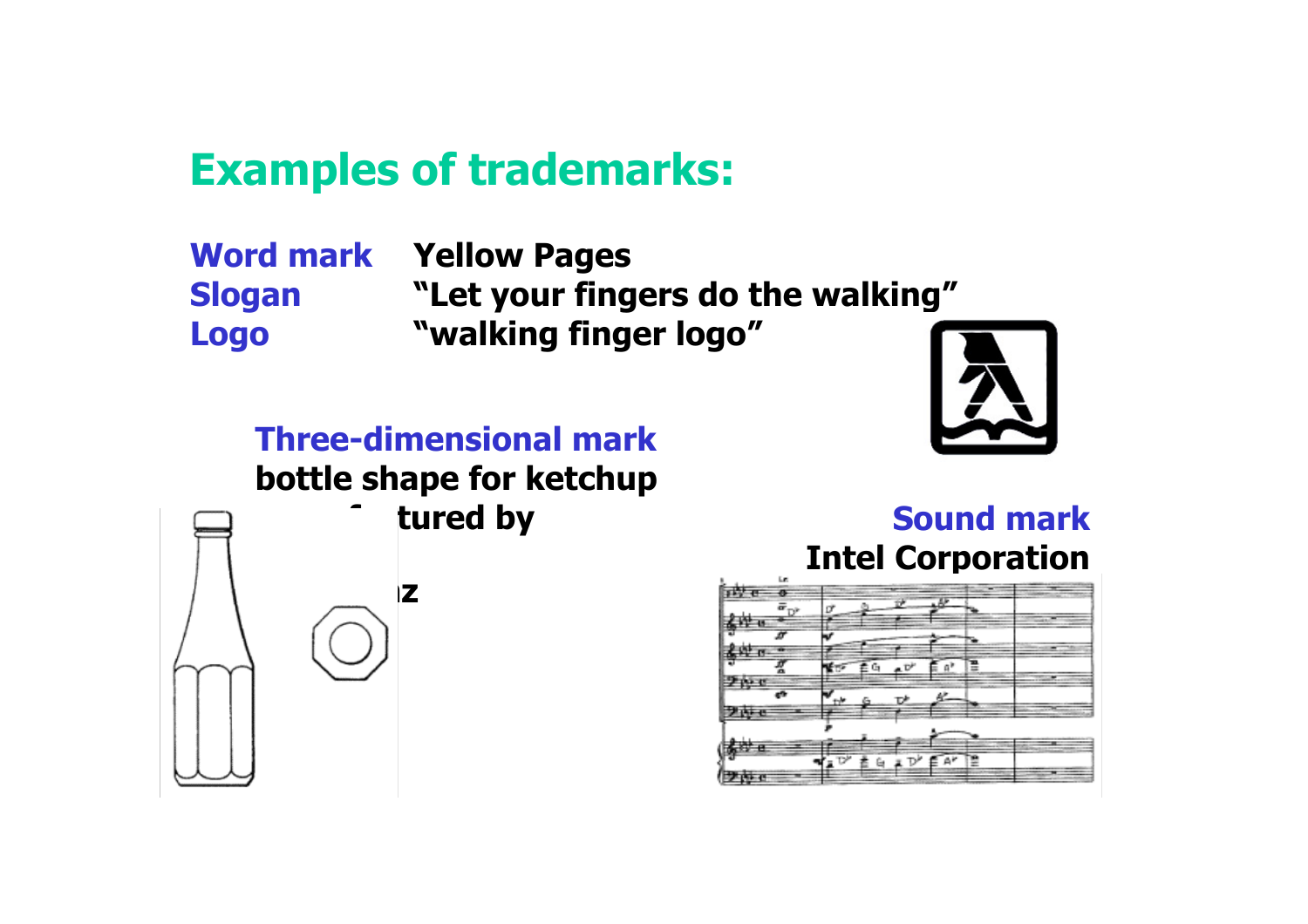### **Trademarks as an IPR:**

**The exclusive right to use or license the mark throughout the territorial area designated in association with the Nice Classes (up to 45) of goods and services claimed in the trademark application for 10 years, indefinitely renewable.**

### **Institutions involved:**

- **- National patent and trademark offices (e.g. INPI)**
- **- World Intellectual Property Organization (WIPO)**
- **- Office for Harmonisation in the Internal Market (OHIM)**

### **OHIM manages the Community Trade Mark (CTM)**

**It costs from about € 2079 + € 200 by Nice Class over 3 classes. A successful registration can take up to one year.**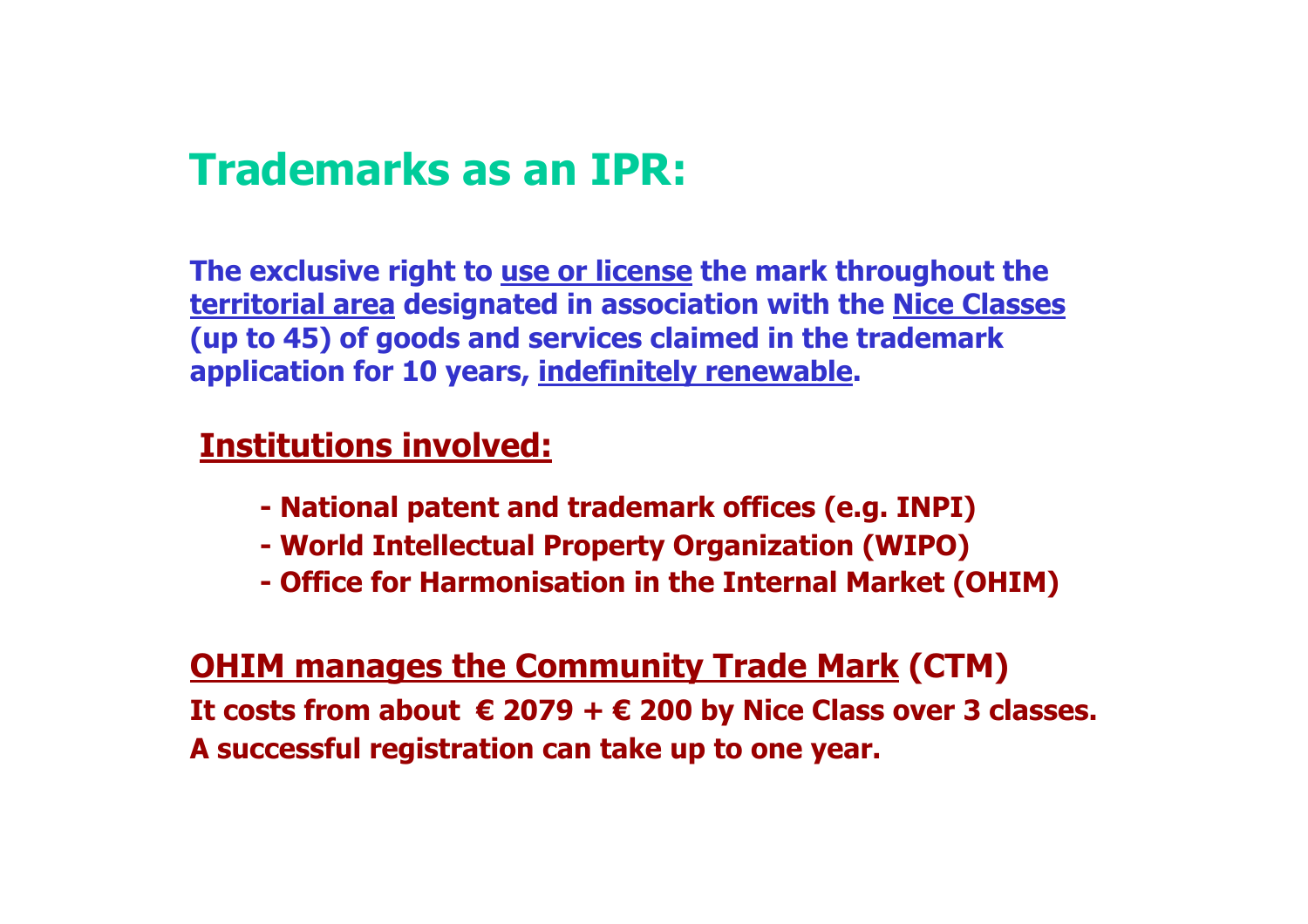### **Trademarks as indicators of what?**

- **The case can be made that trademarks capture new products (new brands) introduced in the marketplace.**
- **If so, the trademark indicator is a partial measure of output with the advantage of covering many SMEs and Services.**

### **Limitations: MANY! of which...**

- **- the 45 Nice classes are very agg regate**
- **- agencies do not identify the industry of the applicant**
- **- a TM can be filled covering m any Nice classes, and a brand can be protected by many t ypes of TM (conf using!)**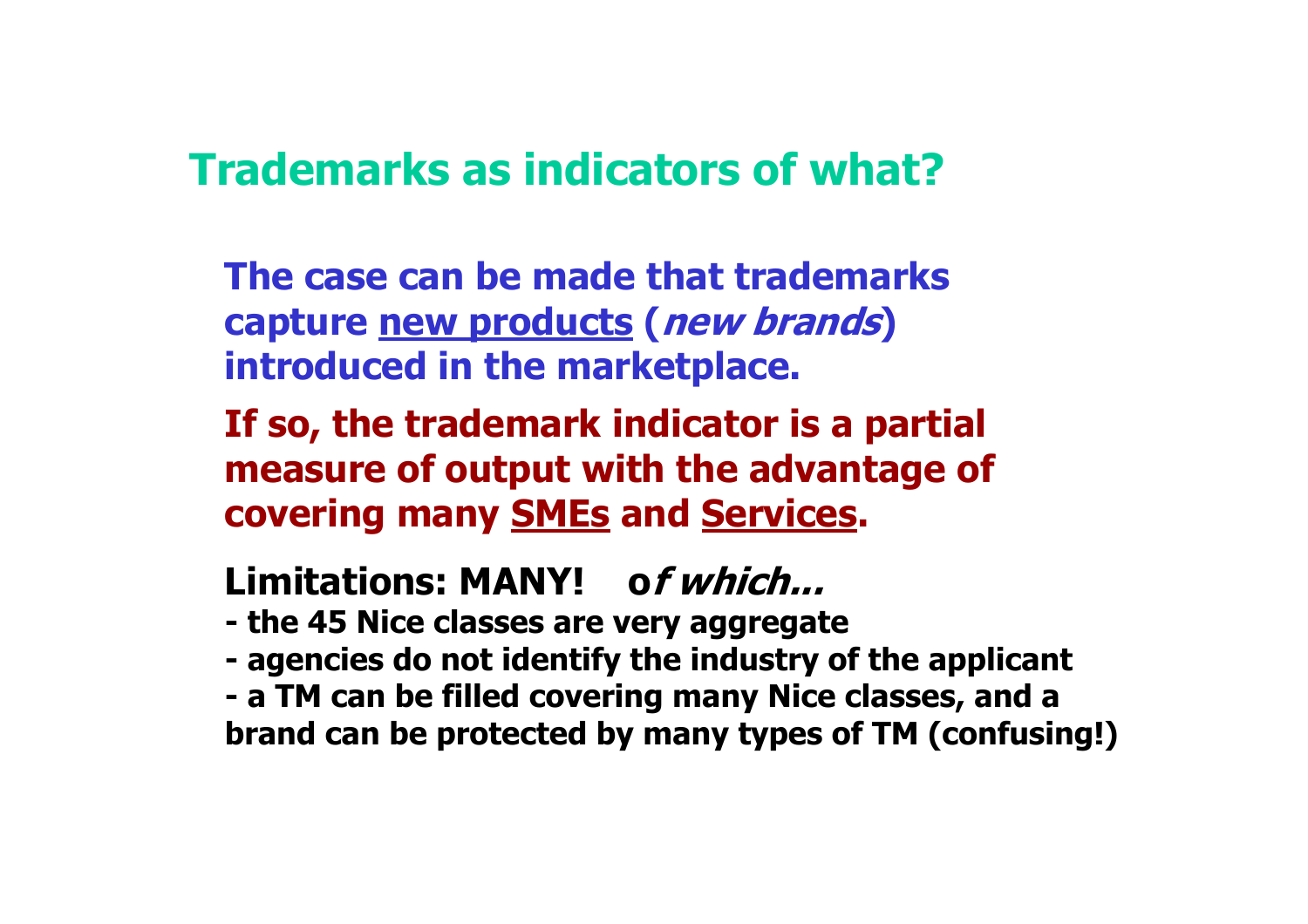### **Community Trade Marks (CTMs)**

### **Total applications 1996-2007**



**Source: OHIM data, collated from several annual reports**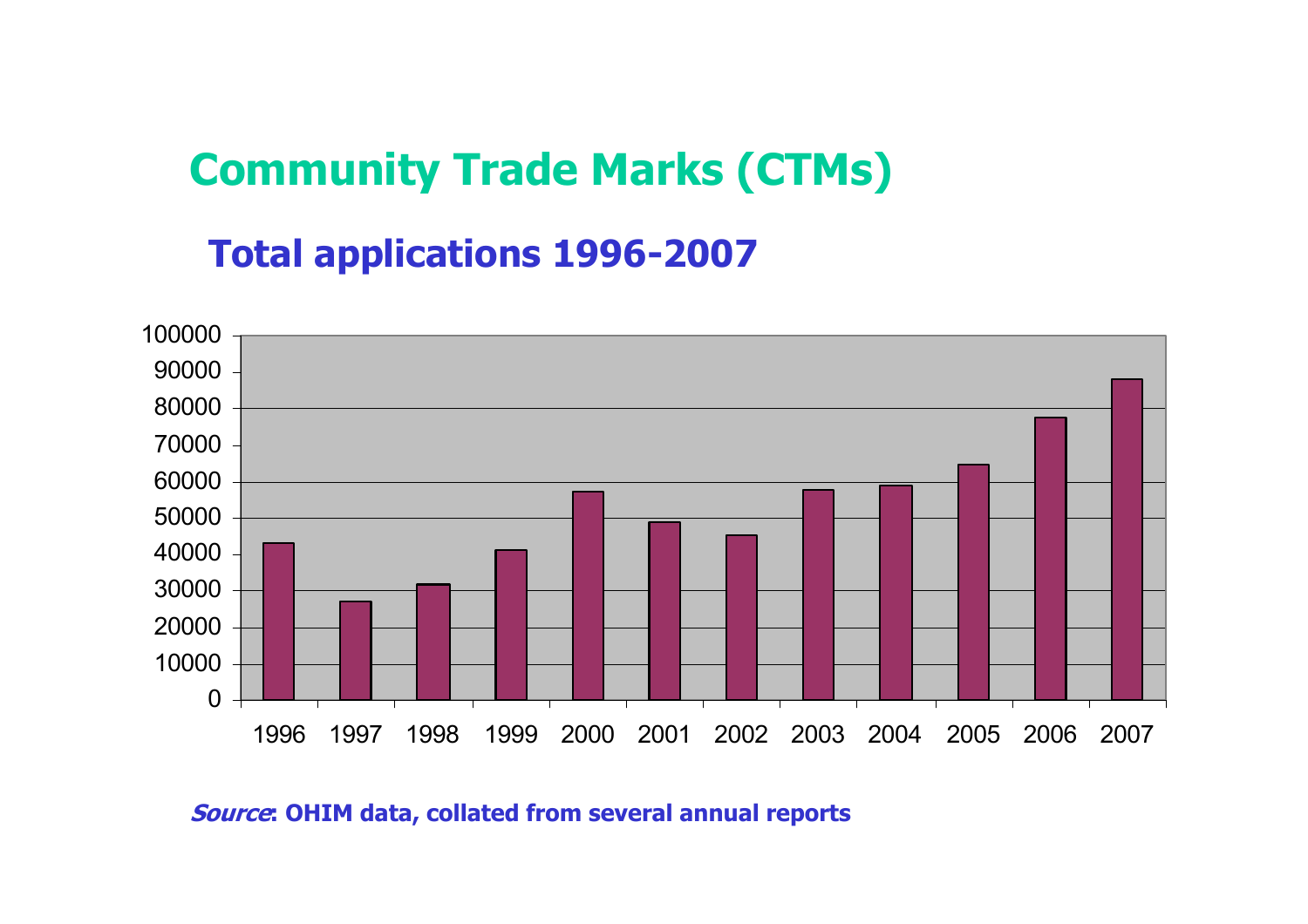### **Patterns and trends inCommunity trademarking**

- **553,691 CTMs were filed in 12 years by firms from all over the word**
- **In 2007 69,4% of the applications were coming from the EU (58,1% in 1996)**
- **EU's 5 largest trademarking countries (DE, GB, ES, IT, FR) account for 50,5% of all EU applications for 1996-2007**
- **Correcting for size (pop.; GDP) smaller countries come out best: Nordic countries, Ireland, Austria, NL….**
- **Best performers over time: PT, IE, NL, AT, and recently, new EU members**
- **The US was until recently, the single largest community trademarker … now taken-over by Germany**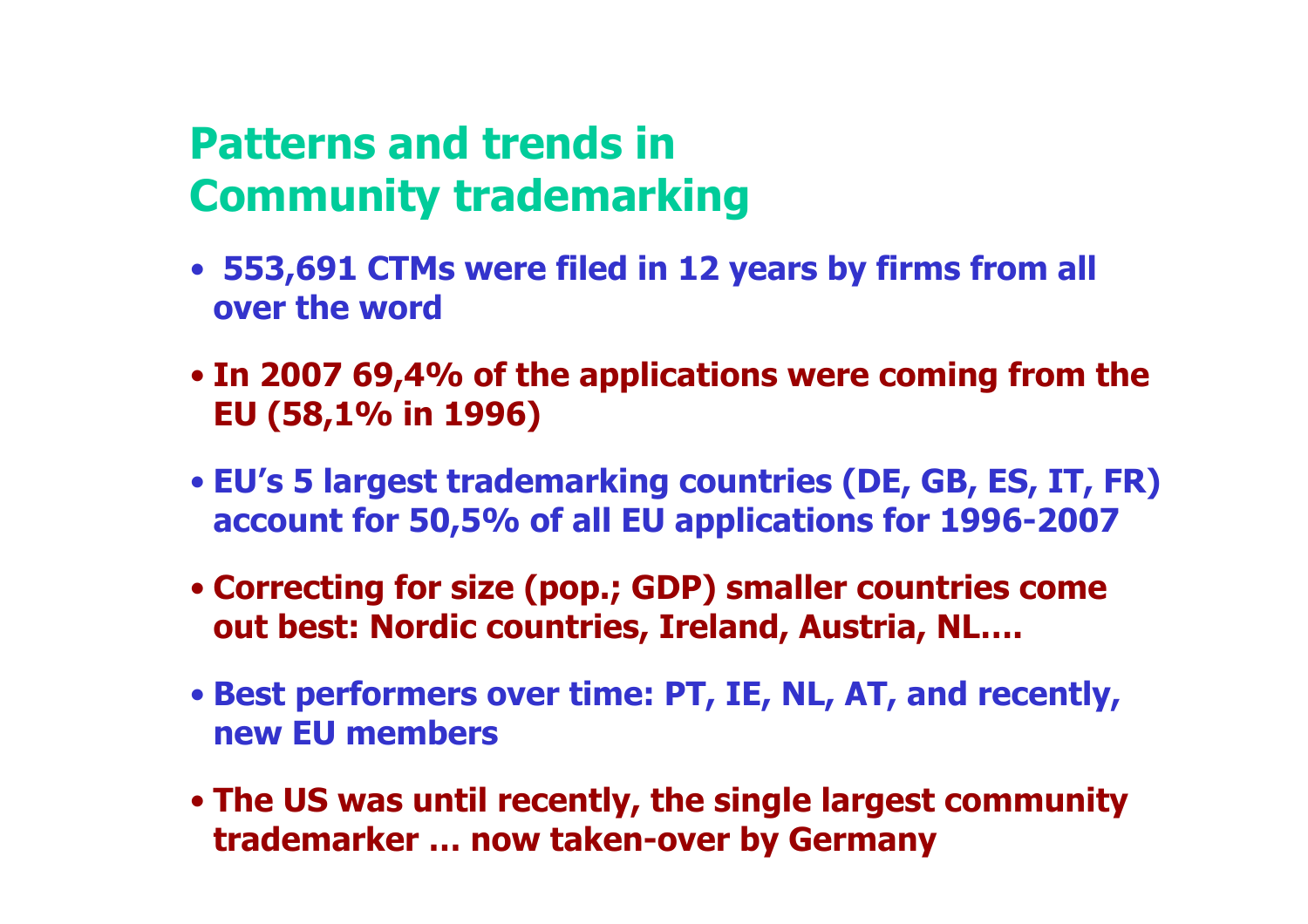### **What is being trademarked?**

### **Structure and sectoral dynamics of CTM "trademarking"**

|         | 1996 | 2001 | 2007 | YAGR              |
|---------|------|------|------|-------------------|
| %ind    | 76%  | 62%  | 63%  | 1997-2007<br>5,6% |
| $%$ srv | 24%  | 38%  | 37%  | 11,5%             |

**Source: elaborations on OHIM data, collated from several annual reports**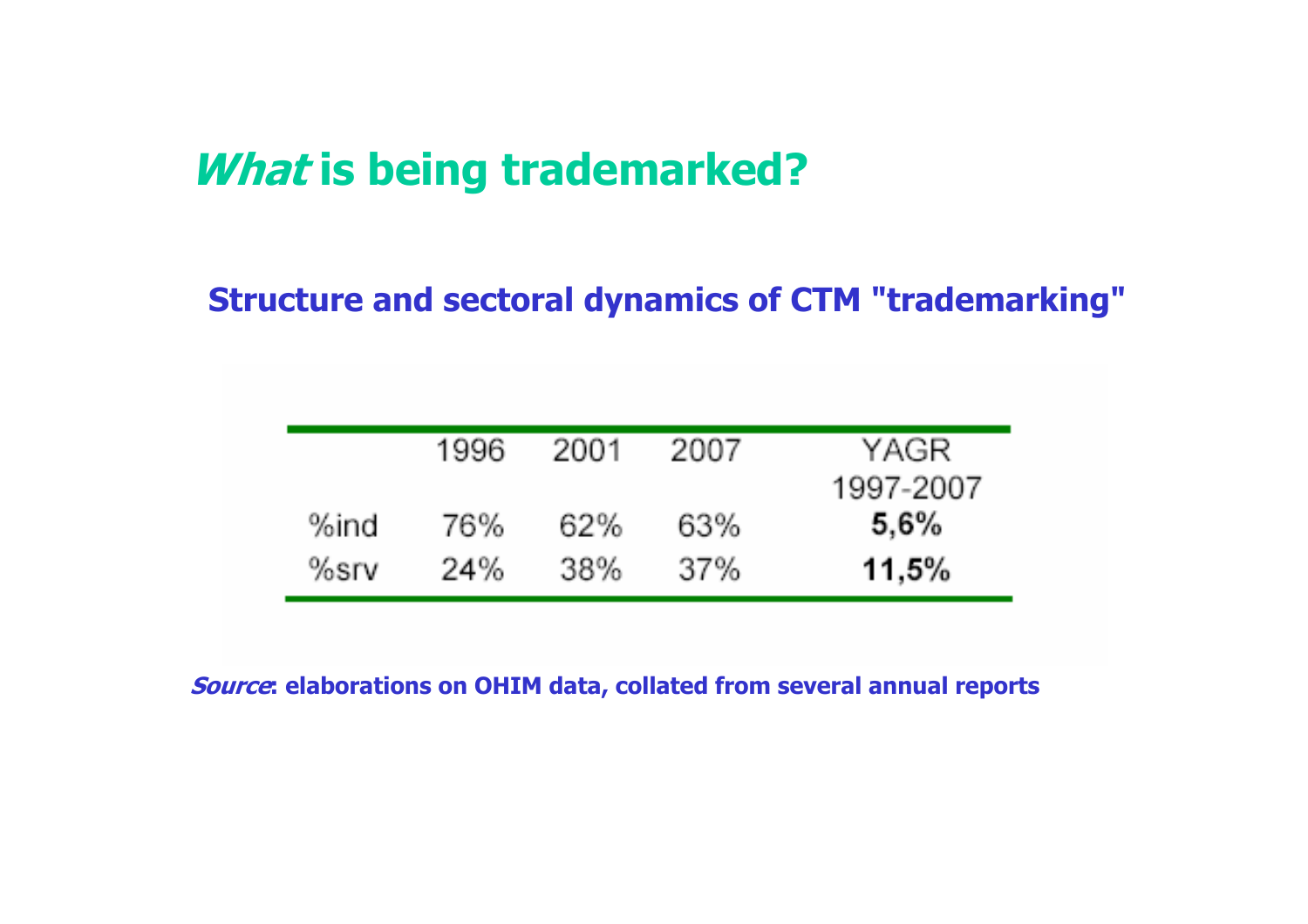### **Types of industrial goods being trademarked**



#### **Source: elaborations on OHIM data**

**Note: OCDE's sectors derived from authors' correspondence table**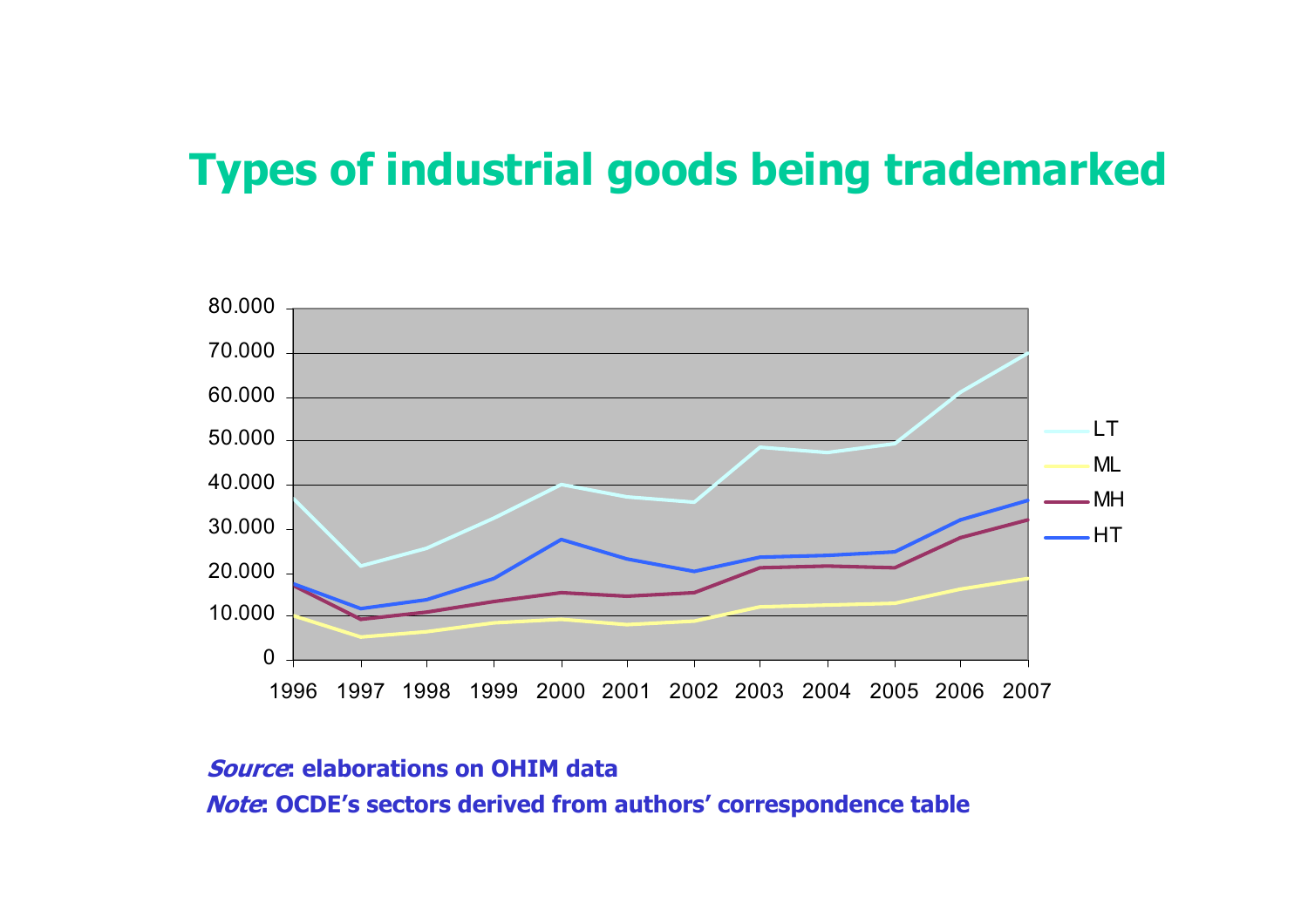### **Types of services being trademarked**



#### **Source: elaborations on OHIM data**

**Note: OCDE's sectors derived from authors' correspondence table**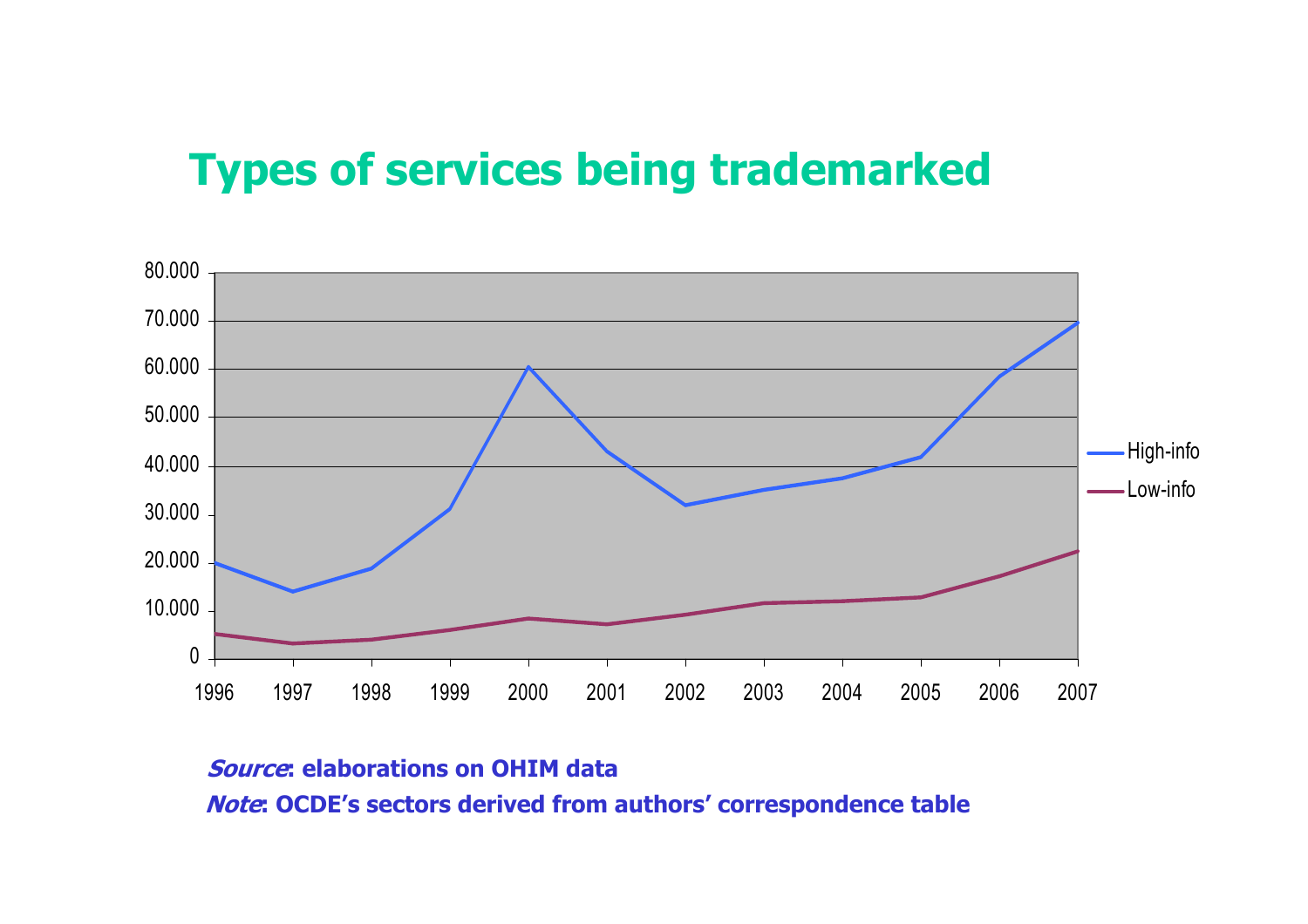### **What service classes are increasingly trademarked?**

| <b>YAGR</b>                       | 2002-07 |
|-----------------------------------|---------|
| 35. Business consultancy          | 17,1%   |
| 36. Finance                       | 14,2%   |
| 37. Construction and repair       | 14,8%   |
| 38. Telecommunications            | 10.9%   |
| 39. Transport and travel          | 11,9%   |
| 40. Treatment of materials.       | 15,5%   |
| 41. Education, sports and culture | 14,4%   |
| 42. Research                      | 10,5%   |
| 43. Food and drink services       | 15,6%   |
| 44. Medical services              | 17,1%   |
| 45. Personal and social services  | 34.0%   |

**Source: elaborations on OHIM data Note: for the average services' sector YAGR was 14,3%**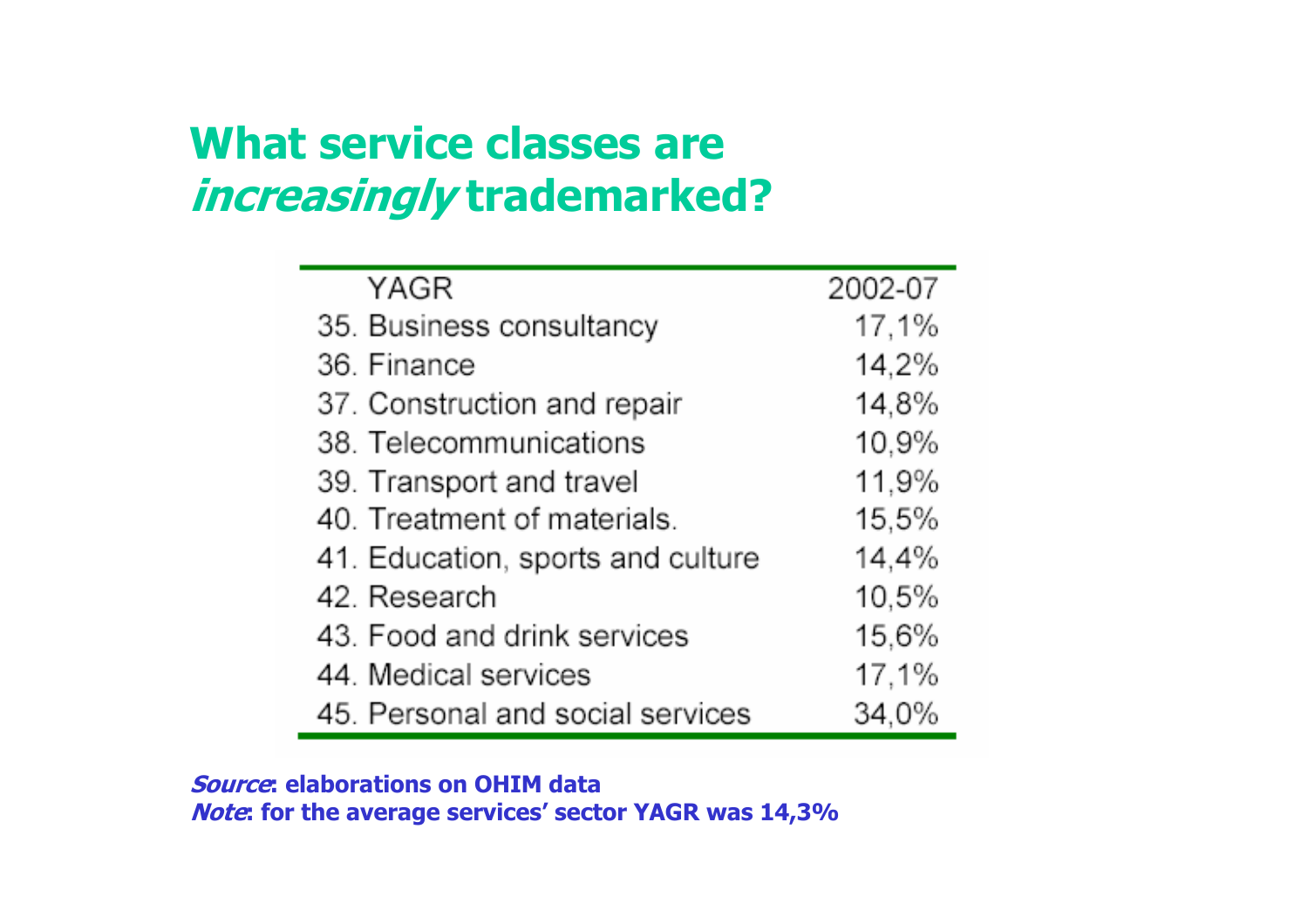### **ICT-based goods and services**



#### **Source: elaborations on OHIM data**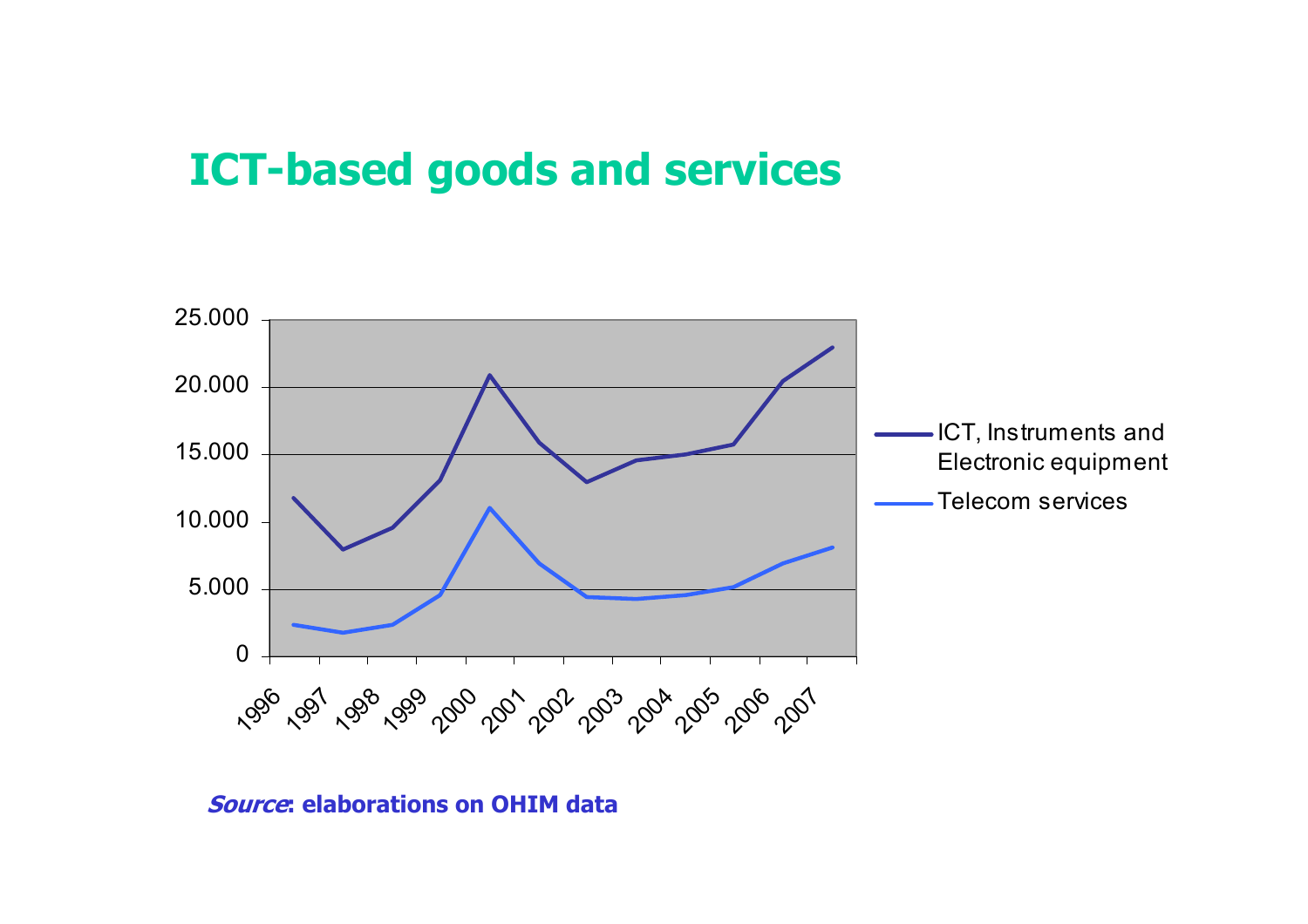## **(search for) ICT-based goods and services**



**Source: Google trends, January 9, 2008**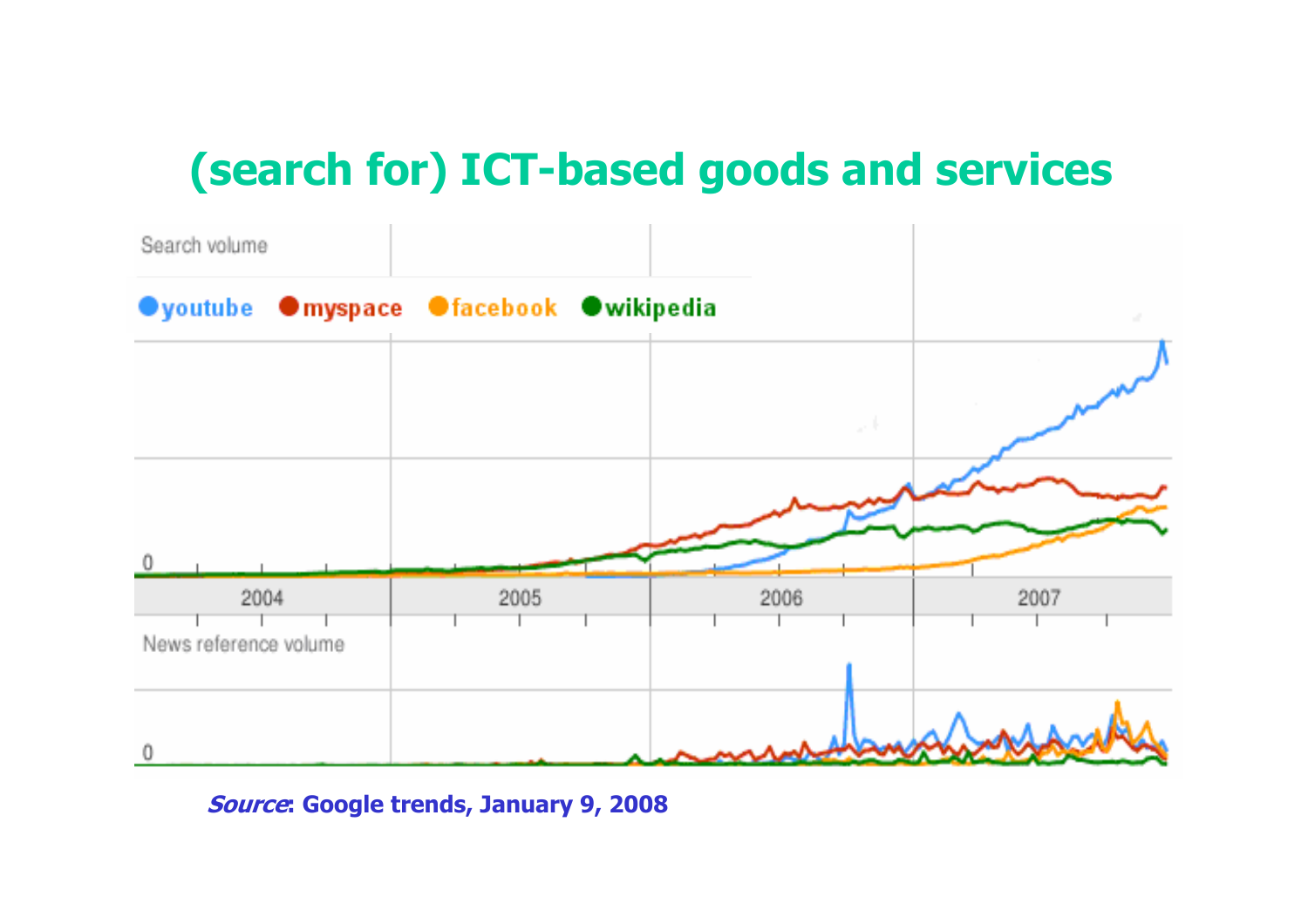### **Multiplication of telecom brands in Portugal: an illustration of "new product war"**

**Late in the year 2000 a new mobile communications service was launched. It focused on teenagers and practised attractive price discounts for calls within a network of subscribers. Few months latter alternati ve products of competing operators mushroomed.** 

### **Original product Quasi-clones**



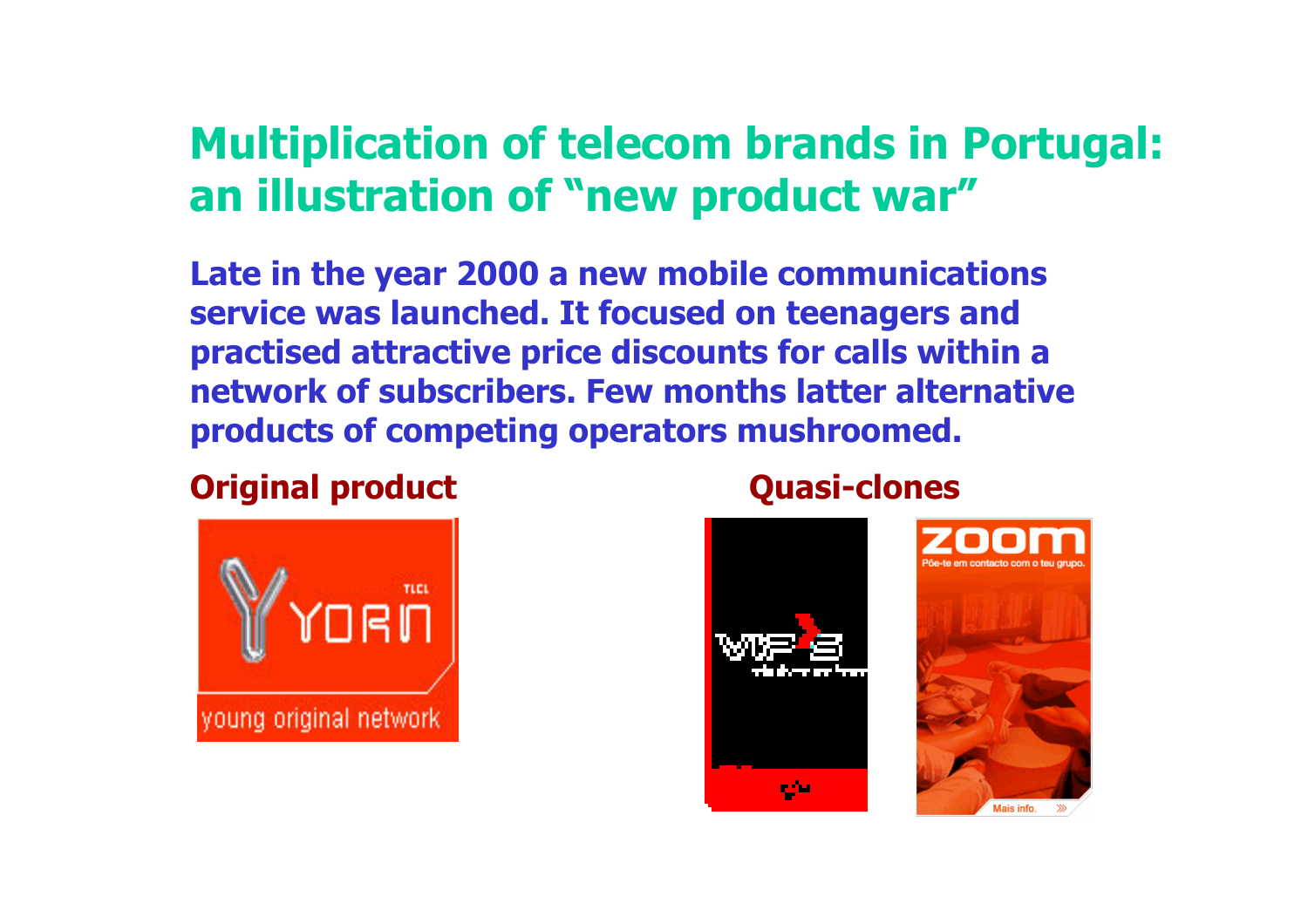# **Conclusions: Canwelearn from TM data?**

- $\bullet$  **A unique and under-exploited source of information**
- $\bullet$  **Trademarks reflect product innovation and industrial evolution**
- $\bullet$  **A complementary indicator to existing telecommunication indicators**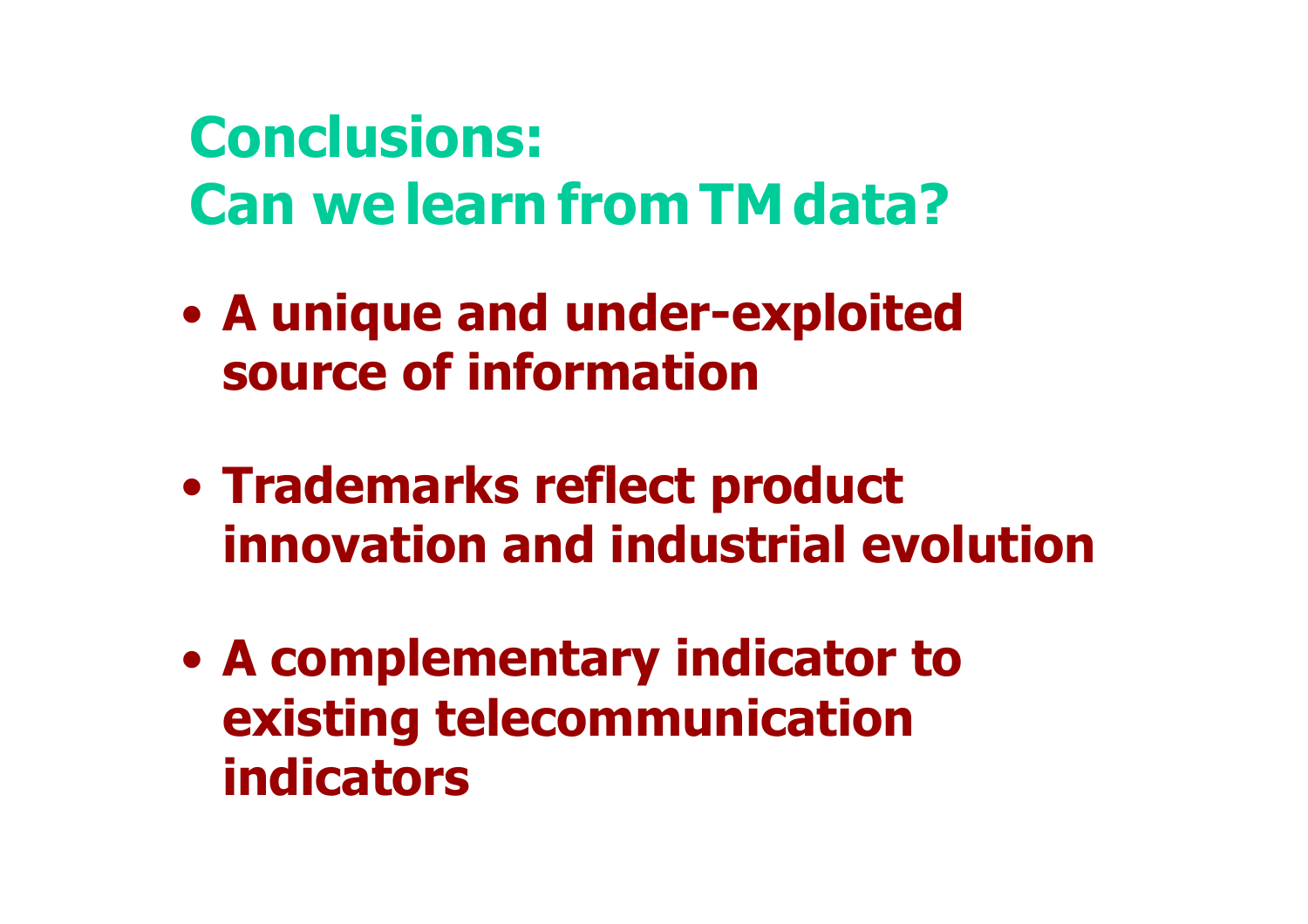## **Appendix: more information...**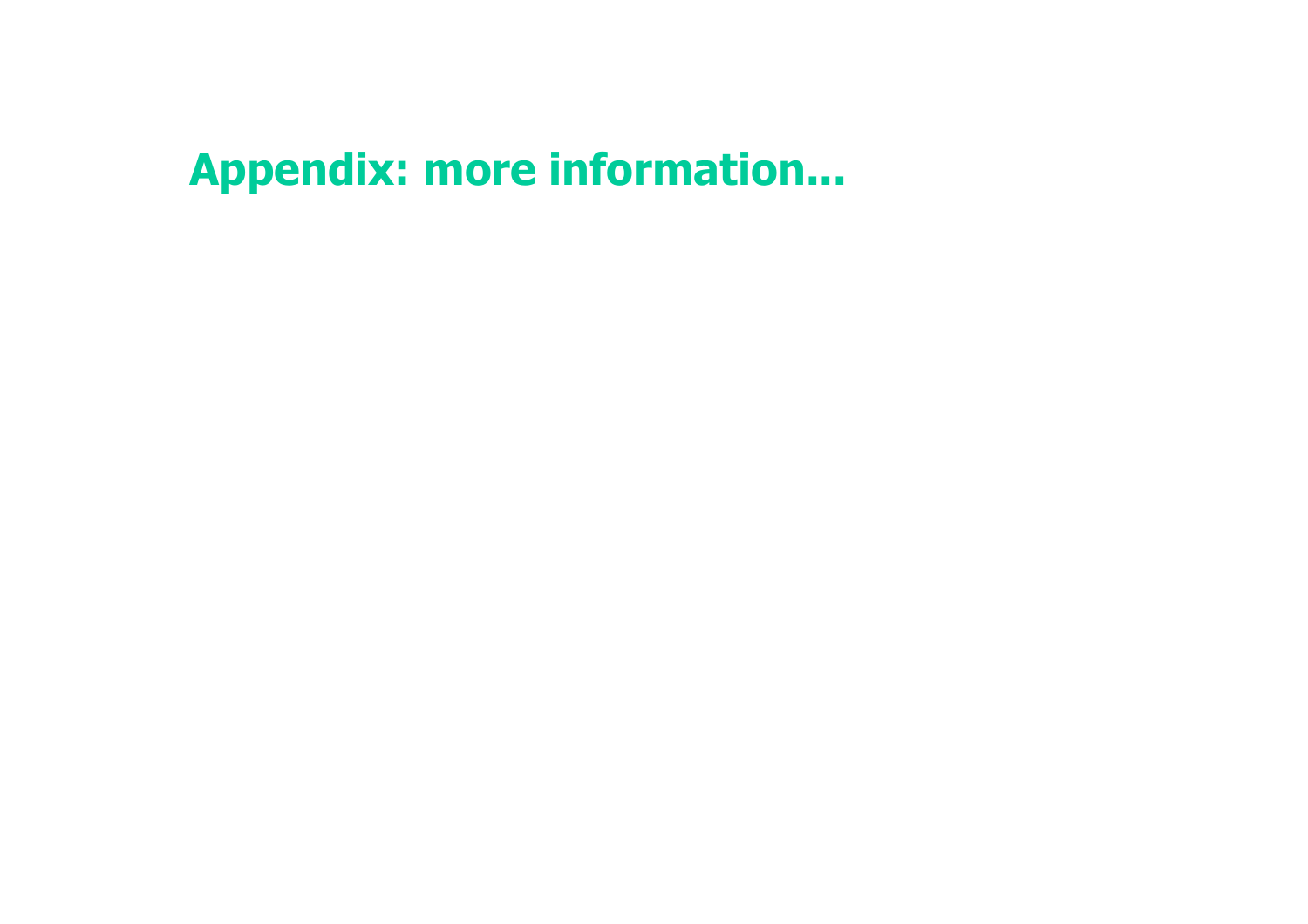### **Creating and building brands: Motivations**

- Building inelasticity around the product and achieving a premium pricing (differentiation, line extensions)
- Opening up opportunities to enter new product segments or entirely new lines of business (brand-stretching)
- Penetrating new geographical markets (geographical market diversification)
- Entering the market for trademarks (licensing)
- Saving on promotion expenditures (building loyalty)
- Achieving greater bargaining power against suppliers (supply chain coordination)
- Signalling changes in strategy or changes in corporate identity (internal and external marketing)
- Prolonging the protection conferred by other IPRs after their expiration date (namely patents)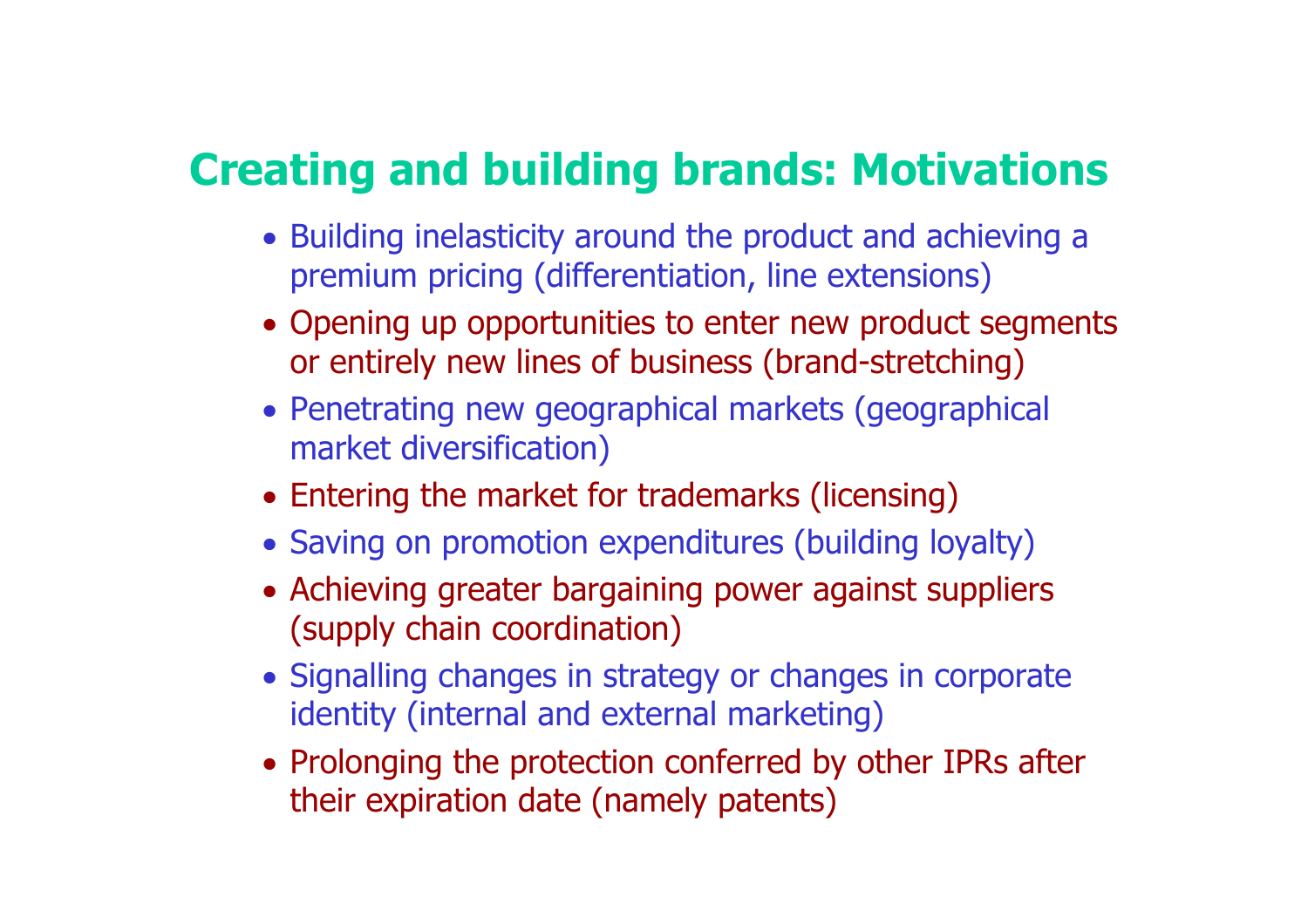### **Avenues for further research**

### **Revealed Marketing Advantage (RMA)**



**Propensity to trademark (firms, industries and countries): number of trademarks registered per unit of marketing expenditure.**